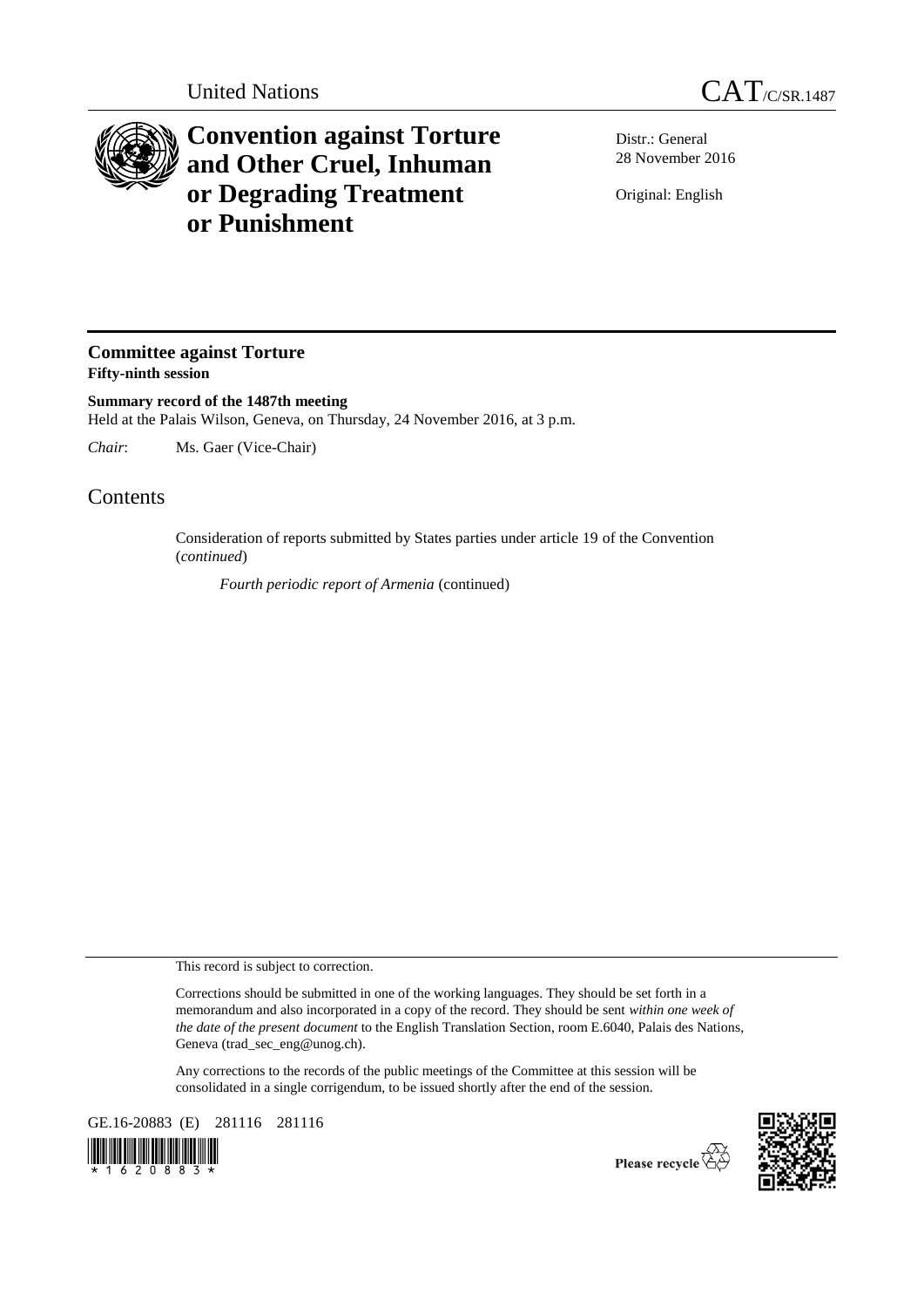*In the absence of Mr. Modvig (Chair), Ms. Gaer (Vice-Chair) took the Chair.*

*The meeting was called to order at 3 p.m.* 

**Consideration of reports submitted by States parties under article 19 of the Convention** (*continued*)

*Fourth periodic report of Armenia* (continued) (CAT/C/ARM/4, CAT/C/ARM/QPR/4)

1. *At the invitation of the Chair, the delegation of Armenia took places at the Committee table*.

2. **Mr. Asatryan** (Armenia) said that, in the context of the joint Council of Europe/European Union project on supporting criminal justice reform and combating illtreatment and impunity in Armenia, two sets of consultation meetings had been held with international experts on the draft Code of Criminal Procedure and the ensuing proposals had been incorporated. The draft had also been harmonized with the Constitution as amended in December 2015. The draft had been submitted to the National Assembly and the first reading was expected to take place in December 2016. The schedule for the second reading would depend on the proposals made by the parliamentarians. A proposal concerning the possibility of excluding pardons, amnesties and statutes of limitations for acts of torture had been made to the working group on the new Criminal Code. With regard to the penalties for acts of torture in the Criminal Code, articles 341 and 309.1 provided for the same penalty, namely a prison term of 4 to 8 years, or of 7 to 12 years if there were aggravating circumstances, and deprivation of the right to hold certain positions or practise certain activities for up to 3 years. Article 119 criminalized torture between private actors and did not cover crimes committed by public officials or the purposive element provided for in article 309.1. The draft law on the Human Rights Defender was currently pending its first reading before the National Assembly. Guidelines and methodologies for the Human Rights Defender's monitoring activities were being developed.

3. Concerning the extraterritorial jurisdiction of Armenia, the Nagorno-Karabakh Republic had developed its own political, social and financial policies and adopted its own legislation. Dilgam Asgarov and Shahbaz Guliyev had been arrested by the law enforcement agencies of Nagorno-Karabakh, which operated entirely independently, charged with the relevant articles of the Republic's Criminal Code for particularly grave crimes and found guilty by the Stepanakert Court of First Instance. They had appealed that decision to the higher courts of Nagorno-Karabakh. The Republic of Armenia did not have any jurisdiction over the courts of Nagorno-Karabakh.

4. There were unfortunately no statistics on the number of cases in which the courts had deemed confessions to be inadmissible as evidence on the grounds that they had been obtained through torture. A proposal would be made to that effect, however. Under Armenian legislation, there was no legal basis for the suspension of proceedings pending the investigation of claims that a confession had been obtained through torture, but in practice cases were postponed in such circumstances. A comprehensive study had been carried out on international experience with audiovisual recording of interrogations, with the involvement of the Ministry of Justice, the police, the Prosecutor General's Office, the Ministry of Defence and the National Security Service, and a joint project proposal had been submitted to the Government. Implementation of the project would require the allocation of additional funds. The European Union budget support programme on the protection of human rights in Armenia required the establishment of a legal framework to ensure audiovisual recording of interrogations in 10 pilot police stations in 2017, with recordings to begin in 2018.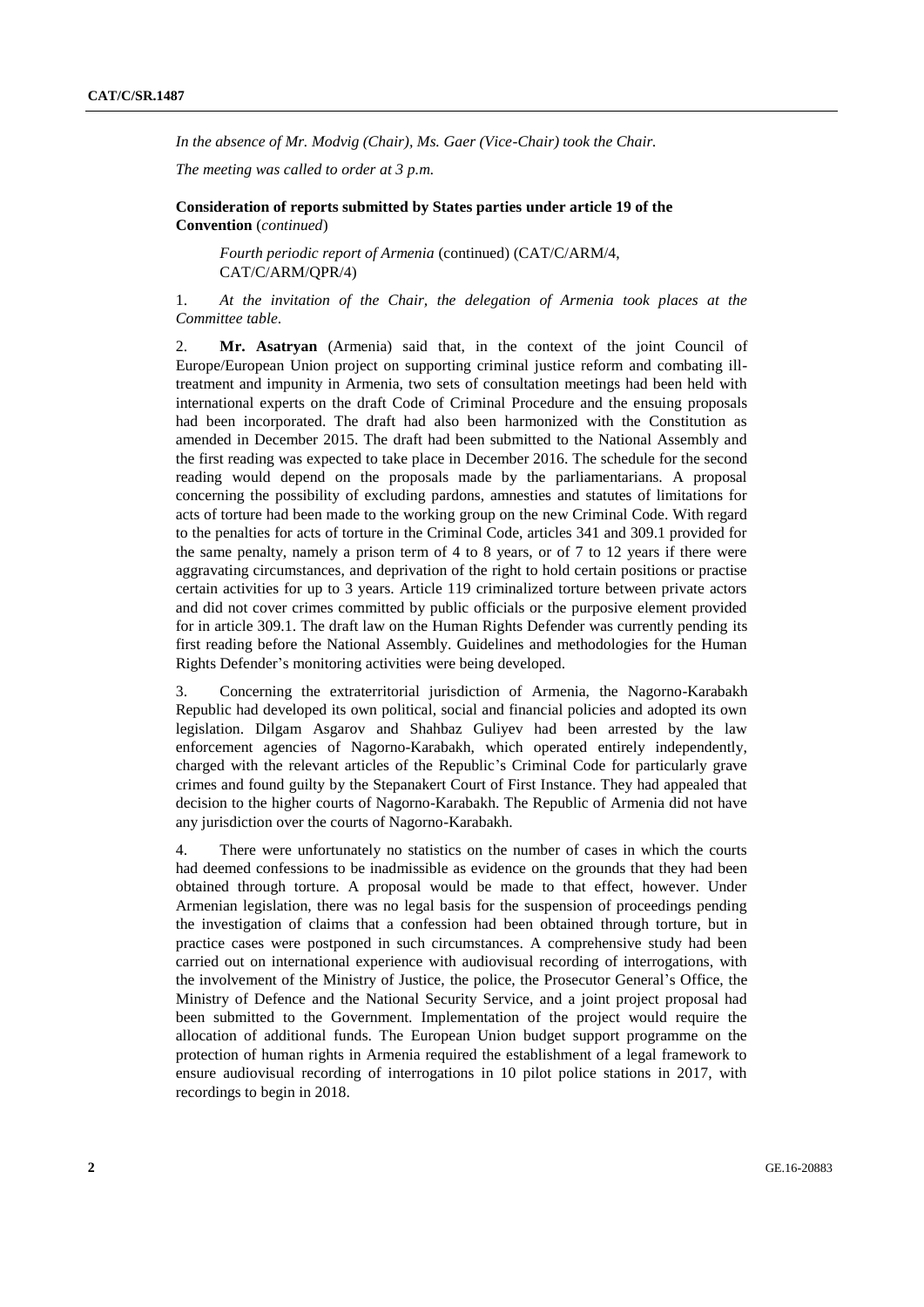5. In general, the time frames established under the 2014-2016 National Human Rights Action Plan had been respected; 100 of its 119 measures had already been fully implemented and a further 10 were expected to be completed by the end of 2016. In implementing the plan, efforts had been made to strengthen dialogue and cooperation between State authorities and civil society. A new Action Plan would be developed for the period 2017-2019 and adopted in the next six months; State authorities and representatives of civil society had submitted their proposals to that end.

6. Under the amendments to the Civil Code adopted in 2014 and 2015, the scope of fundamental rights and freedoms for breach of which compensation for non-pecuniary damages could be claimed had been expanded. If it had been established by the investigating authority or the court that, as a result of a decision, action or inaction of a State or local self-government body or official, there had been a violation of a person's rights guaranteed by the Constitution and the Convention, the person was entitled to compensation. The purpose of the amendments had been to ensure an effective compensation mechanism and eliminate the practice of double judicial proceedings. Benchmark compensation amounts had also been increased in order to ensure compliance with international and European standards. The courts enjoyed a certain margin of appreciation in that regard, however, and were to determine the amount of compensation in accordance with the principles of reasonableness, equity and proportionality. There were 14 cases before the courts of first instance with respect to compensation for non-pecuniary damage, and no final judgments had yet been handed down.

7. Training courses for judges, prosecutors, court officials, lawyers and law enforcement and prison personnel on the provisions of the Convention were mandatory. The officers of all police detention facilities were periodically trained at the Police Educational Complex. A total of 600 prison staff received training annually, and those involved in the documentation and investigation of torture received systematic training on the Istanbul Protocol. Human rights education and training initiatives had been implemented in the Armed Forces since 2010, supported by the Organization for Security and Cooperation in Europe (OSCE) and other international organizations, civil society and academic circles. The Handbook on Human Rights and Fundamental Freedoms of Armed Forces Personnel, produced jointly by the Office for Democratic Institutions and Human Rights and the Geneva Centre for the Democratic Control of Armed Forces, had been translated into Armenian and was taught by local experts.

8. With regard to prison overcrowding, both the draft Criminal Code and the draft Penitentiary Code would emphasize the fact that prison sentences should be a measure of last resort, further liberalize the rules governing life imprisonment and early/conditional release, and reinforce the principles of individual assessment and individual sentence plans. The adoption of the draft Code of Criminal Procedure would also decrease recourse to pretrial detention. The newly established Probation Service was responsible, inter alia, for alternative punishments, alternative measures of restraint, conditional release and rehabilitation. Under Armenian legislation, the minimum living space for both remand and convicted prisoners was 4 square metres, and that requirement was being met. The issue of overcrowding had existed until March 2016 exclusively at Nubarashen prison and had concerned remand prisoners only. As a result of extensive legal and organizational measures, the problem of overcrowding had been eliminated. A further four units of Armavir prison had been made fully operational in December 2015, increasing the prison's capacity by 800 places to 1,200; the prison was expected to be occupied to full capacity by the end of 2016. Every year, 141 million drams were allocated from the State budget to the Penitentiary Service for refurbishment and renovation works. Since March 2015, a range of sanitation, hygiene and anti-epidemiological measures had been undertaken in all prisons.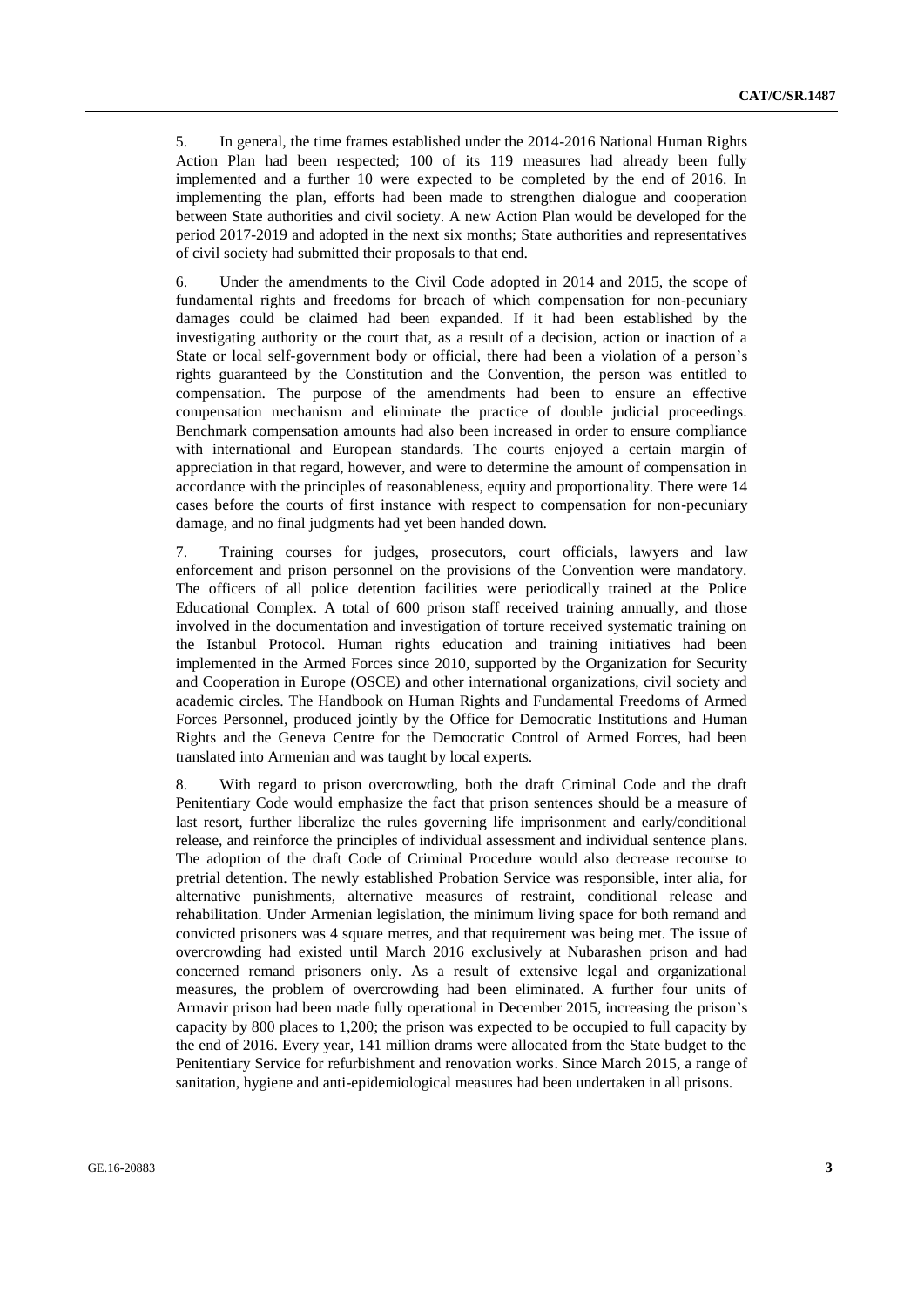9. Between 2014 and 2016, no cases of violence had been registered among remand and convicted prisoners. Considerable efforts were made to identify criminal activity and create a healthy moral and psychological atmosphere in prisons. A range of measures, including disciplinary action and transfers to higher-security facilities, could be imposed if persons intentionally violated the internal prison regulations, tried to establish a hierarchy among prisoners or did not comply with the demands of prison officers. Investigations were carried out into all incidents of self-harm, and prison psychologists prepared reports for the Division of Social, Psychological and Legal Activities of the Penitentiary Service. Measures were also taken to prevent suicide. Under a 2015 memorandum of cooperation, psychologists from the AYG Centre for Psychological Services visited the Nubarashen and Armavir prisons to provide psychological services to prisoners. There had been 26 deaths in prison so far in 2016, and a similar number every year since 2012. In 2016, 18 deaths had been caused by illness and 8 by suicide. Five prisoners had been released on compassionate grounds in 2016. The recruitment, distribution and effective use of prison staff required a dynamic approach and modern solutions. Between 2015 and 2016, 198 junior staff positions had been restructured into service positions, which implied a substantial salary increase as well as securing sufficient staffing.

10. An individual programme of correctional rehabilitation was drawn up for each convicted prisoner based on the specific social and psychological needs of the person concerned. A plan for conditional early release was drawn up three months before the convicted prisoner was released, including activities to ensure smooth reintegration into society. The 2017-2020 Strategic Programme of Legal and Judicial Reforms provided for the availability of purposeful activities for all inmates, including prisoners serving life sentences. Upon admission, detainees underwent an initial medical examination, which must be conducted out of the hearing and sight of prison officers. If an injury or health complaint detected as a result of a medical examination was reported by the detainee to have been the result of a criminal act, the person conducting the examination informed the administration of the detention facility or prison, which in turn informed the competent authorities. There were clear regulations on how to conduct medical examinations and record medical information. The national AIDS prevention programme had been introduced in the prison system in 2004, and both staff and prisoners had been given training. Active drug addicts received treatment at the Central Prison Hospital and were then monitored by prison medical staff. Harm reduction measures, including a single-use syringe exchange, were being implemented in nine prisons. The methadone detoxification programme had been implemented in the prison system since 2011. There were currently 16 prisoners with tuberculosis and 19 with HIV/AIDS, as well as 280 drug addicts.

11. A total of 17 individuals were serving life terms at Armavir prison. Other inmates would be transferred to the facility on a regular basis until its full capacity had been reached.

12. The Armenian authorities attached particular importance to the training of public officials, and due consideration would be given to the Committee's recommendations concerning training in the area of juvenile justice. As part of a multi-year project entitled "Supporting the criminal justice reform and combating ill-treatment and impunity in Armenia", national and international experts had produced training materials for use at the Academy of Justice, where the Guidelines on Justice in Matters involving Child Victims and Witnesses of Crime had been incorporated into the curricula.

13. The number of convicted minors stood at seven. In 2016, two minors had spent time in solitary confinement, but only after previously having been issued severe reprimands. The maximum permissible duration of solitary confinement was 10 days. There was no requirement under the new draft Code of Criminal Procedure for audio or video recording equipment to be installed in interrogation rooms.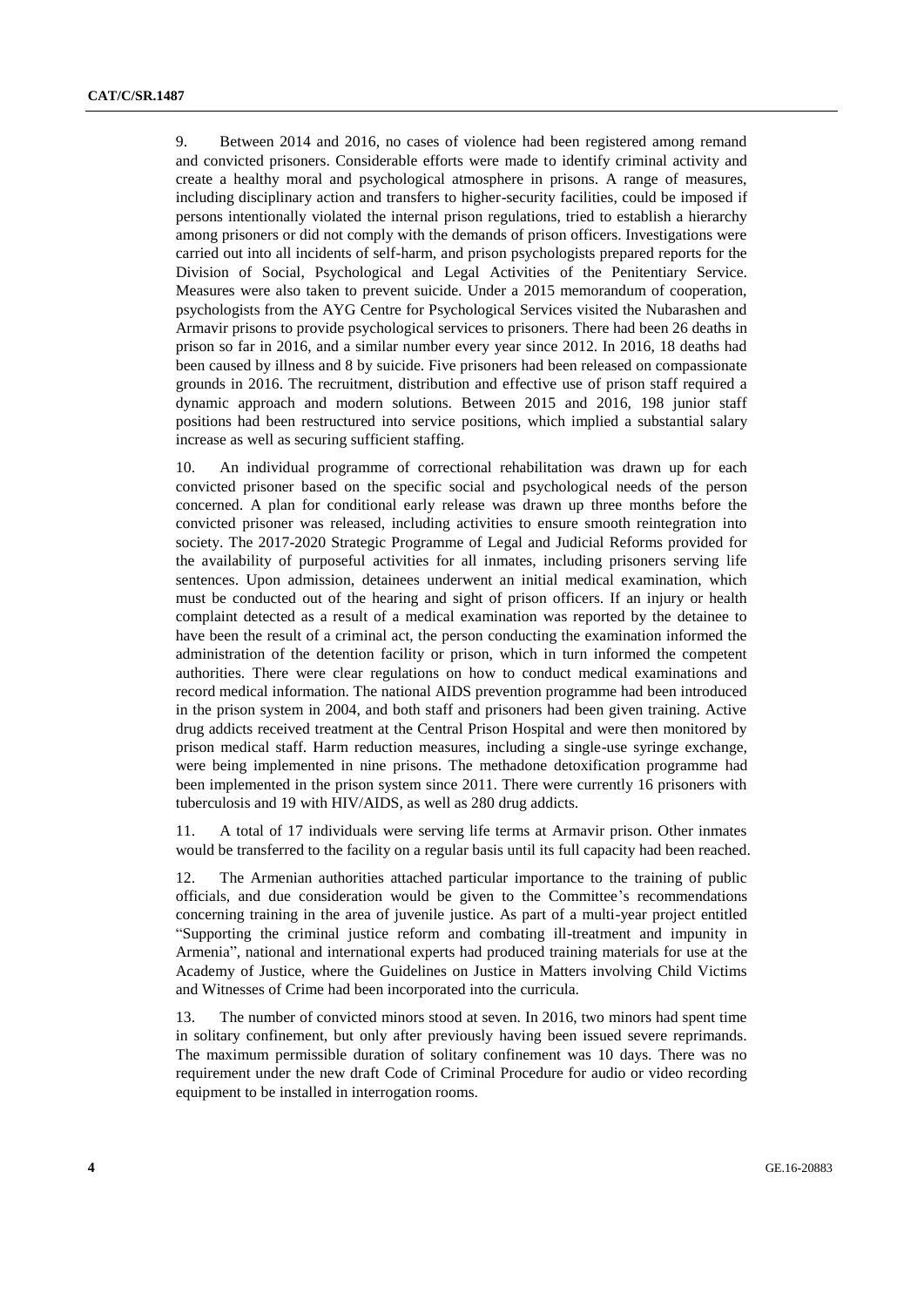14. Proposed amendments to domestic legislation, specifically concerning rehabilitation for victims of torture and their families, had been drafted and circulated for consideration on 17 October 2016. The means of rehabilitation provided would, in principle, include medical, psychological, legal and social services.

15. The adoption of comprehensive anti-discrimination legislation was a priority policy issue. At the request of the Ministry of Justice, the Eurasia Partnership Foundation had carried out a study on discrimination and intolerance in Armenia for the purpose of identifying and addressing gaps in existing laws. The outcomes of the study had been analysed and new legislation was being drafted.

16. Activities to design an information system for the electronic management of prisons had been completed and had led to the development of a register of unprecedented scale. The register would hold information on, inter alia, all the procedures carried out with regard to pretrial detainees and convicts, conditional early release from punishment, changes to prison regimes, visits, education and work. Prisoners' medical histories would be documented in line with the Istanbul Protocol. The automated electronic management system could receive reports in any format, carry out analytical activities and perform administrative duties without the need for human involvement. Moreover, it would be possible to coordinate the prison register with other registers kept by the law enforcement authorities in Armenia so as to enhance the protection of human rights and ensure respect for internationally recognized standards. It was expected that the automated system would enter into operation in early 2017 with the support of the European Union and the Council of Europe.

17. **Mr. Ghahramanyan** (Armenia) said that the Special Investigation Service had launched investigations into 78 complaints of torture or other ill-treatment by public officials in 2014, 106 in 2015 and 92 between 1 January and 1 November 2016.

18. In 2014, complaints of torture or other cruel, inhuman or degrading treatment or punishment had been filed by a total of 103 individuals, including 1 minor and 20 women. In 2015, complaints had been filed by 96 individuals, including 26 women. Between 1 January and 1 November 2016, complaints had been filed by 140 individuals, including 8 minors and 27 women. No amnesties had been granted to persons convicted of torture or other ill-treatment.

19. Between 2012 and 2016, the Service had launched investigations into 23 complaints of hindering the lawful professional activities of journalists.

20. The relatives of the 10 people who had lost their lives in the presidential election protests of late February and early March 2008 had been officially recognized as victims and were being given all the support to which that status entitled them. Four police officers had been accused of exceeding their authority during the protests, but there was not yet enough evidence to bring formal charges. The Service was endeavouring to conduct a comprehensive and impartial investigation into each individual complaint.

*The meeting was suspended at 4.05 p.m. and resumed at 4.15 p.m.*

21. **Mr. Bisharyan** (Armenia) said that, in 2014, three police officers had been convicted of exceeding their authority and of using violence against a number of villagers.

22. In 2015, a traffic police officer had been charged with striking a driver who had committed a traffic offence. The case was pending in court.

23. Also in 2015, criminal charges had been brought against six law enforcement officials in three separate cases. In the first, two police officers had been accused of illtreatment in a nightclub. Criminal proceedings were ongoing. In the second, three officers had been charged with using violence against a detainee. Investigations were ongoing. In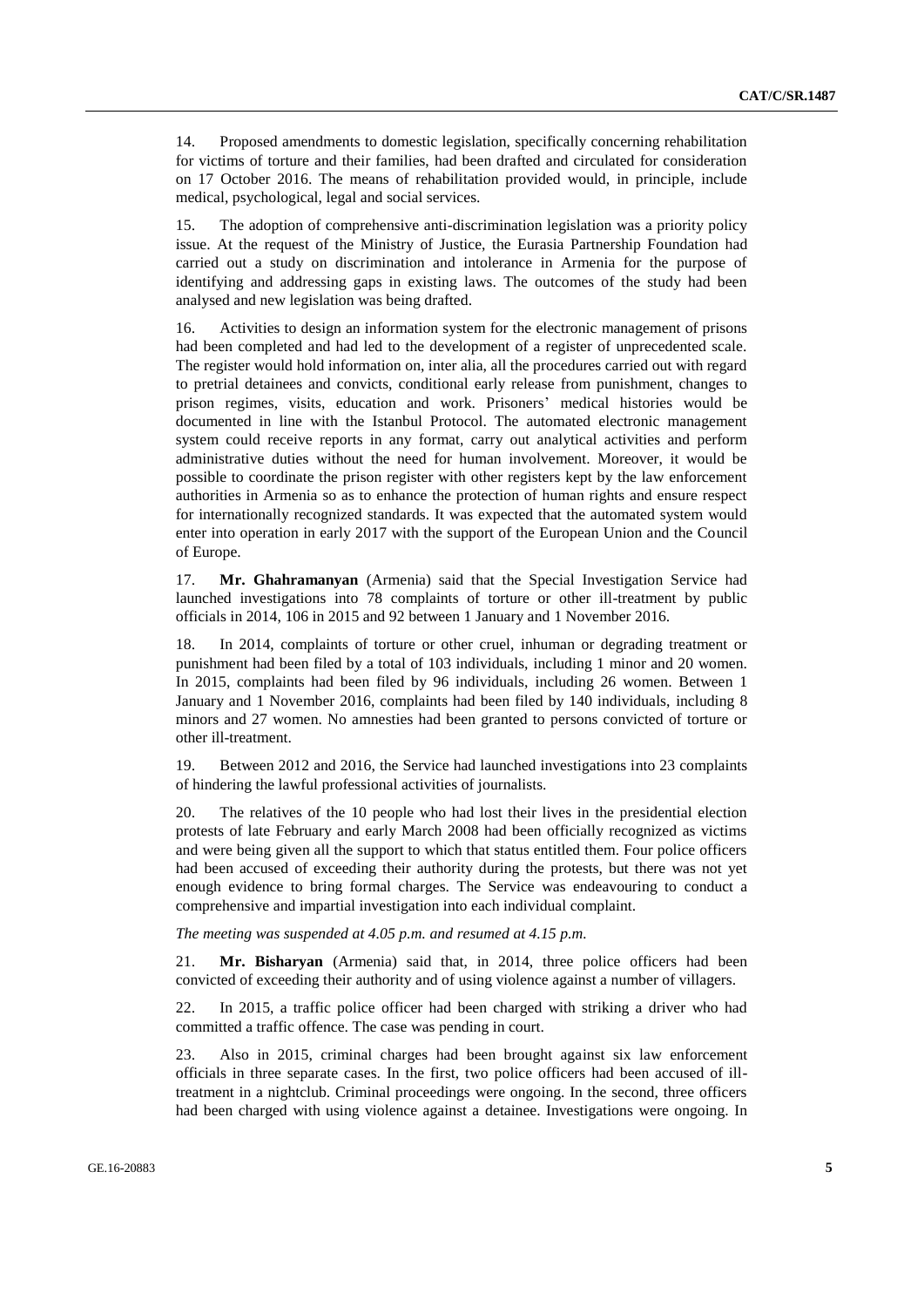the third case, a traffic police officer had been accused of beating a person found driving under the influence of alcohol. The case had been referred to the public prosecutor's office and was pending.

24. In 2015, four officers of the Special Investigation Service had been charged with hindering the professional activities of journalists and causing damage to the property of others during demonstrations in Yerevan in July of that year. Over 200 witnesses had been heard during the extensive inquiries into the case, which had also involved expert statements and the examination of video and other recordings. The four officers accused had been provisionally suspended from their duties and court proceedings were ongoing. A further case had been opened in respect of other events in July 2015, when a group of armed individuals had taken over and occupied police buildings in Yerevan. Police officers had allegedly used violence against some individuals and detained persons on police premises for periods longer than provided for by law. Journalists had been hindered in their professional activities and lawyers had been prevented from providing legal assistance to detained persons. In all, 83 persons, including 6 journalists and 3 lawyers, had been recognized as victims in the case.

25. In July 2016, media outlets reported that journalists had been prevented by force and threats from covering demonstrations in the Sari-Tag area of Yerevan. Twenty journalists had been found to be victims, and charges of criminal mischief and hindering the activities of journalists had been brought in a criminal case against four persons, who had been subsequently sentenced to imprisonment for 1 year and a fine. A civil case had also been upheld; one person had so far been found guilty and fined and two others were under restricted residence orders, with the case ongoing.

26. **Ms. Tevosyan** (Armenia) said that, in an important reform to the system of investigating cases of non-combat-related deaths and mistreatment of conscripts in the Armed Forces, the department responsible had been moved in May 2014 from the Ministry of Defence to the newly established Investigative Committee. Between 2014 and 2016, 81 cases of non-combat-related deaths had been investigated, of which 20 had so far been referred to the prosecutor and 37 remained under investigation. Over 400 criminal cases of mistreatment, or hazing, had also been reported to the investigative department during that period: of those cases referred to the prosecution services, 183 had been dismissed and 10 had been suspended because the persons accused had escaped. At present, 49 cases were under investigation.

27. There had been 24 suicides in penitentiary facilities between 2012 and 2016; 5 cases were currently under investigation and 5 others had been suspended because the persons to be accused could not be identified, while the remainder had been rejected for prosecution. Of the three cases of suicide that had occurred in Armavir prison, one was currently under investigation while the other two had been suspended because the persons involved could not be identified. Two suicides had occurred in the prison hospital in August 2016; cases had been opened in respect of both but one had been dismissed while one was still under investigation.

28. **Mr. Ghazaryan** (Armenia) said that, under the 2002 Police Act, when a police officer was under investigation for allegations of torture, he or she was suspended; according to the Police Disciplinary Code, the officer concerned could not resign or be transferred to other responsibilities unless the case ended without a conviction.

29. The number of cases of domestic violence that were brought to court was very low, despite the high number of complaints received, because many complaints were withdrawn at an earlier stage. However, the number that did reach court had more than doubled over the previous four years. Sixty per cent of complaints registered concerned violence by men against women.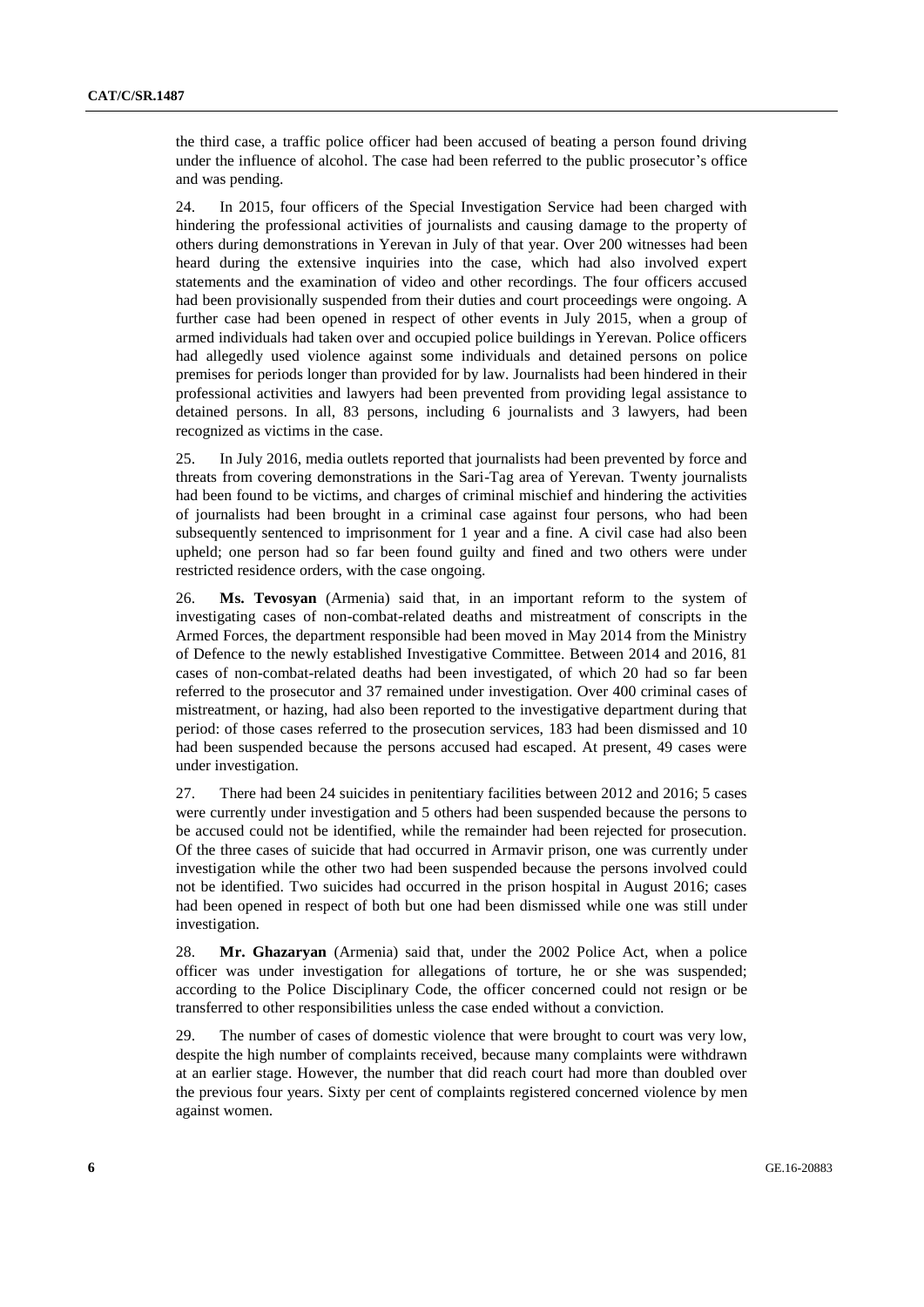30. When a person was arrested and brought to a police facility, that fact, with the exact time, was recorded on the individual's case file and in the police facility journal, together with the person's details and the reason for the arrest. In line with legislation passed in 2006, the individual must be informed of his or her rights and the fact of having been so informed was recorded. If the person bore any sign of injury, a doctor would be asked to check and record the facts. Law enforcement personnel were given training on human rights standards as part of the curriculum in training colleges and academies and during in-service training. The latter, which was repeated each year, covered ethics, action that was permitted during peaceful demonstrations, riots and other situations.

31. **Mr. Touzé** (Country Rapporteur), noting that some questions raised in the list of issues prior to reporting had not been fully answered, asked for more detailed information on how the State party was intending to make the crime of torture imprescriptible, which was a fundamental requirement under the Convention. He would also like to receive in writing the statistics related to domestic violence and to hear how victims were provided with assistance and emergency shelter when they needed it. Noting that there was a new structure dealing with violence within the military, he asked for an explanation of the procedure it used. He would also be interested to know, in respect of the events that had taken place in 2008, whether any of the police officers under investigation had been convicted and, if so, what penalties had been handed down. Had the officers concerned been suspended from their duties during the investigations and had Mr. Vladimir Gasparyan, who had been head of the military police at the time, been questioned? In respect of the Special Investigation Service, he was concerned that the level of evidence it required was reportedly so high that it was often impossible to have inquiries opened.

32. Welcoming the authorities' proactive attitude in according refugee status to persons from the Syrian Arab Republic and other countries, he asked whether those persons were also provided with adequate shelter. He would be grateful for specific information on the keeping of detailed records of all periods of detention and records for individual detainees; and on the actual funding received by the Office of the Ombudsman. He would also like information on the reports that had been received alleging that police officers attempted to dissuade detainees from applying for legal assistance by telling them that it would prejudice their case.

33. In respect of medical visits, the recent report of the European Committee for the Prevention of Torture and Inhuman or Degrading Treatment or Punishment stated that detainees were not able to have access to a doctor of their choice. Was the State party planning to change that practice? He said he would like more information on reports that lesbian, gay, bisexual, transgender and intersex (LGBTI) persons were being exempted from military service because of the violence that they might suffer in the army.

34. **Ms. Racu** (Country Rapporteur), noting that the State party had not responded to some points raised in the list of issues prior to reporting, said that she would like to hear about training for law enforcement officers on the prevention of human trafficking and violence against women. She also wished to remind the State party that training on the prevention of torture should be a mandatory part of both initial and in-service training for law enforcement staff and its effectiveness regularly assessed.

35. She asked whether any concrete measures had been adopted to abolish psychological violence and ill-treatment of children in special and residential schools and investigate allegations of ill-treatment. She reiterated the Committee's request for information on monitoring of the Vanadzor Children's Home and the Vanadzor Care and Protection Centre to ensure that children were not subjected to ill-treatment as well as on monitoring of psychiatric institutions, including allowing visits by human rights NGOs.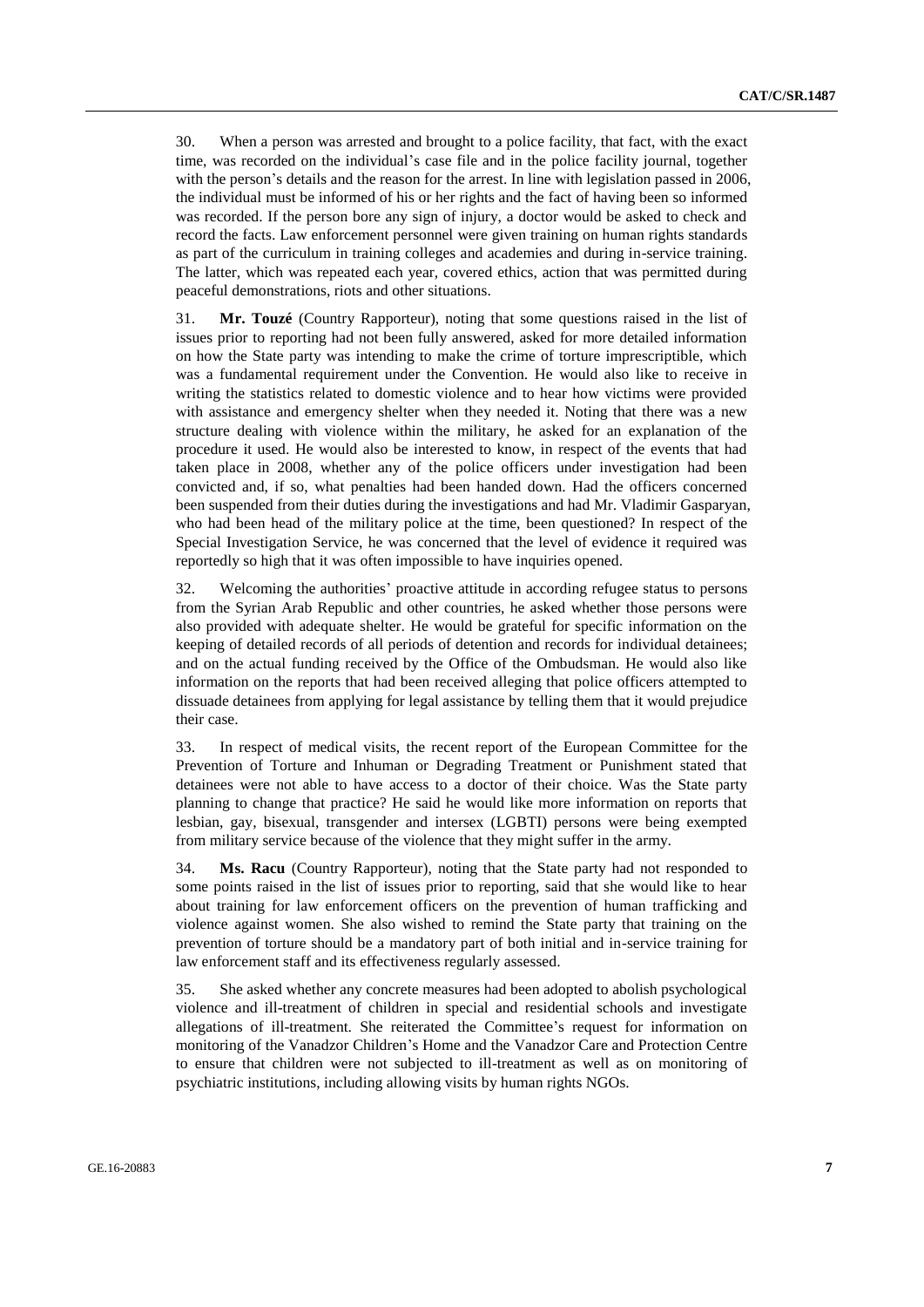36. While conditions of detention had improved, they remained poor; she encouraged the State party to further improve conditions of detention, especially in the Nubarashen and Vanadzor facilities. She welcomed the recent salary increase for prison staff, which should help recruitment, but expressed concern that staffing shortages and long 24-hour shifts negatively affected staff performance and contributed to burn out, fatigue and tensions between prisoners and staff. She requested information on any efforts to combat the reported criminal culture in prisons and strengthen the authority of administrators. Information would be welcome on incidents of violence between staff and prisoners, including the number of interventions by the rapid response team of the Ministry of Justice. She also called for the abolition of segregation and humiliating treatment of homosexuals and sex offenders in the prisons.

37. She asked the delegation to provide information on measures to improve the quality of medical care in prisons and police facilities. All doctors and attendants should be qualified professionals and staffing shortages, especially in police facilities, should be addressed. Salary increases and opportunities for professional development would help recruit and retain staff. She expressed concern that medical personnel might not be impartial in assessing detainees' medical condition because they were prison system staff. She reiterated that measures should be adopted to ensure systematic private medical examinations for all persons admitted to prisons and detention centres as an essential measure to prevent ill-treatment. Every effort must also be made to improve the quality of medical equipment in places of detention.

38. She welcomed the transfer of prisoners serving life sentences to the new Armavir penitentiary, which would improve their conditions of detention, but said that the delegation had not replied to the Committee's questions on whether those prisoners had access to psychiatric care or recreational activities. There had likewise been no real reply to questions concerning measures to prevent discrimination against and protect LGBTI persons, although a draft bill in that area was a positive step. Information should however be provided on measures to discourage discrimination against persons targeted because of their sexual orientation through information and human rights campaigns and to ensure all allegations of discrimination were impartially investigated and punished.

39. **Ms. Belmir** reiterated her concerns about the influence of the President over the judiciary, particularly in regard to appointment and dismissal, and the fact that the president of the Court of Cassation was responsible for disciplinary measures against judges. There seemed to be no remedy for unjust decisions; there were allegations of corruption in the judiciary. Did the State party intend to adopt any measures to remedy that situation? She also enquired whether any measures were envisaged to address the matter of deaths and threats against the physical integrity of persons during the state of emergency and whether the provisions of article 4 of the International Covenant on Civil and Political Rights were being respected.

40. **Mr. Modvig** expressed concern at the number of suicides in prison during the reporting period; criminal charges had been laid in 23 of 24 cases; in 18, the investigation had been discontinued and no sanctions had been ordered and there would probably be the same result in the remaining 5 cases. That situation was alarming; there seemed to be a pattern where one might suspect prison staff of helping inmates commit suicide. He asked whether there would be a systematic investigation of suicides with a view to assigning criminal responsibility.

41. **Ms. Sujayan** (Armenia) said that her Government was committed to combating domestic violence. The National Strategy of Human Rights Protection and its Action Plan provided for the establishment of mechanisms to combat domestic violence in accordance with international standards. A national programme to combat gender violence had been implemented for the period 2011-2015; the programme stressed prevention and protection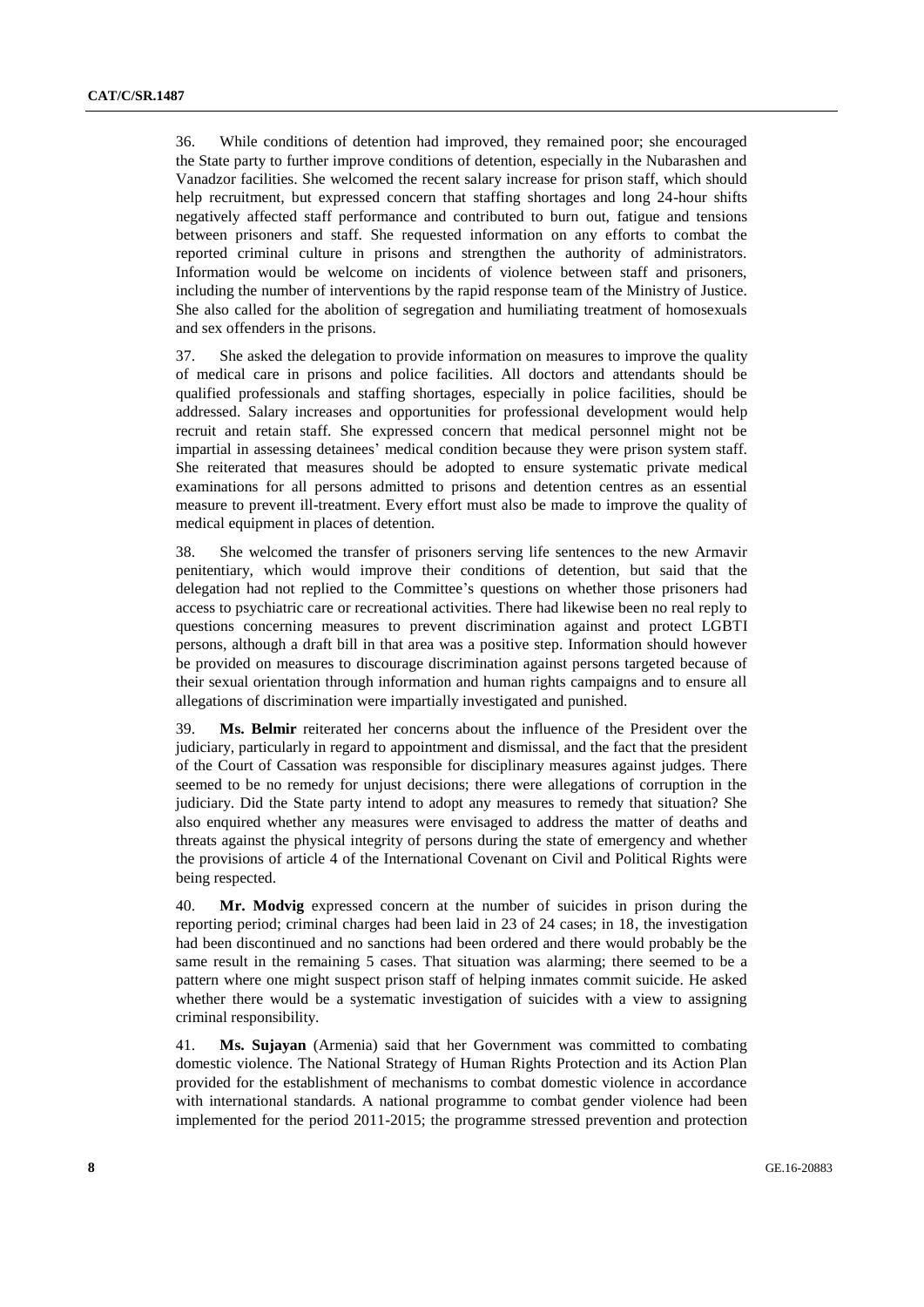and prosecution of gender violence. A report on the results of that programme had been prepared and had served as a resource for the launching of new strategies.

42. The police made domestic violence a priority; in February 2013 a separate police unit responsible for the protection of the rights of minors and combating domestic violence had been created. It investigated allegations and provided support to victims. Every allegation of domestic violence or violence against women was investigated and registered at the police information centre. The Ministry of Justice was responsible for amendments to the Criminal Code and the Code of Criminal Procedure in that regard under the 2012-2016 Strategic Programme of Legal and Judicial Reforms. The Ministry of Labour and Social Affairs had organized consultations with civil society organizations on measures that could be included in the social protection and social assistance system. As a result, a Social Assistance Act had been adopted which defined domestic violence as any form of physical, sexual or psychological violence or deprivation of economic means.

43. A working group made up of representatives of ministries and NGOs had been created to draft a law on domestic violence, which had been submitted to the Government in September 2016. The draft further developed the definition of domestic violence contained in the Social Assistance Act to take into account the definition in the Council of Europe Convention on Preventing and Combating Violence against Women and Domestic Violence. That definition included acts of physical, sexual, psychiatric or economic violence that occurred in the family or domestic unit or between current or former spouses or partners, whether or not they lived or had lived together. The draft strengthened protection measures, including the establishment of State-funded shelters and support centres to guarantee free psychological, medical and legal assistance and the possibility of temporary financial aid for victims.

44. A Council on Domestic Violence would be created made up of representatives of the State and civil society and chaired by a civil society representative. The Prime Minister would be responsible for coordinating measures to combat domestic violence. In addition, her Government had begun the internal process necessary for ratification of the relevant Council of Europe Convention.

45. Armenia complied fully with its obligations under the 1951 Convention relating to the Status of Refugees and its Protocol and granted asylum to all qualified candidates under article 1 of that Convention and article 6 of the Refugees and Asylum Act, 1999. It had ratified the Convention relating to the Status of Stateless Persons and the Convention on the Reduction of Statelessness. The Refugees and Asylum Act had recently been amended to bring it into line with European standards; those amendments had been prepared in coordination with the Office of the United Nations High Commissioner for Refugees (UNHCR).

46. Armenia fully respected the principle of non-refoulement. It worked to integrate refugees into society despite the socioeconomic problems in the country. Refugees enjoyed civil, political, economic, social and cultural rights similar to those of citizens; its naturalization programme had been commended by UNHCR. Most of the naturalized refugees were Armenian refugees forcibly displaced from Azerbaijan. Recent aggression by Azerbaijan in April 2016 in the Nagorno-Karabakh region had targeted the civilian population, including children and the elderly, in violation of international law, and led to new population displacements. Three captured soldiers from the Nagorno-Karabakh Defence Army had been decapitated.

47. Some 20,000 Syrian refugees had also sought protection in Armenia. That added to the challenges faced by Armenia in integrating refugees from Azerbaijan and Iraq. There had been no change in its policy towards Iraqi refugees of Armenian origin. All qualified candidates, whatever their ethnic origin, were granted asylum. Granting of asylum was the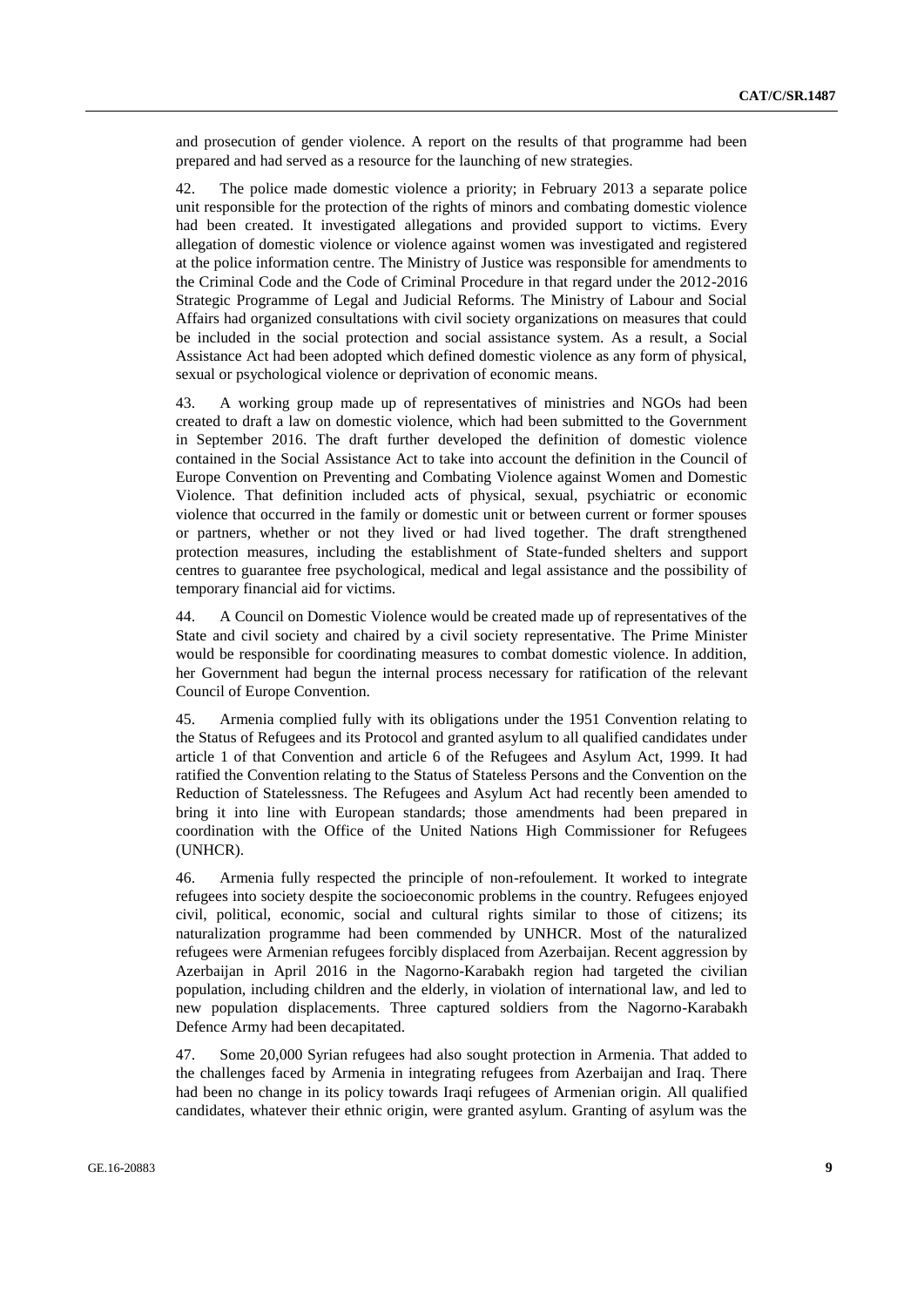responsibility of the Migration Service. Most of the refugees were ethnic Armenians who had fled the conflicts in Syria, Azerbaijan, Ukraine or Iraq. Armenia would continue to do everything possible to provide refugees with housing, employment opportunities and health and education services. A comprehensive integration strategy and action plan was being prepared in cooperation with UNHCR.

48. Amendments to legislation on reproductive health and reproductive rights had been introduced in 2016 to combat selective abortions, including the prohibition of genderspecific abortions and sanctions on medical staff who carried out such abortions. Awareness-raising campaigns had also been conducted. As a result, the ratio of male to female births had dropped from 113 boys per 100 girls in 2015 to 108 boys per 100 girls in 2016.

49. Training on the problem of human trafficking had been provided to police, investigators, judges, labour inspectors, persons working with children and social workers with a view to helping them identify and assist victims and ensure those responsible for trafficking were investigated and prosecuted. Training and seminars had been conducted in the capital and regional administrative centres and for mayors of cities having high rates of seasonal migration. The topics covered included: trafficking, forced labour, trafficking of persons and children for the purpose of forced labour and the role of civil society in combating those practices. Once identified, cases were investigated and those responsible were prosecuted. Victims were provided with protection and assistance for reintegration.

50. Training modules had been developed to assist the police in dealing with minors. Preventive outreach activities were undertaken with minors in schools and other settings to educate them about violence, trafficking and exploitation.

51. **Mr. Ghazaryan** (Armenia) said that due to insufficient funding there was currently only one doctor on call at one prison, to deal only with emergencies. It was up to the police to monitor the health of prisoners in their care. The Government had adopted a decision granting detainees the right to a medical examination by a doctor of their choice.

52. Local police were provided with information on how to identify possible situations of domestic violence and were required to call in the specialized police unit responsible for dealing with that problem to assist with the investigation. In cooperation with OSCE, programmes had been organized to report on cases of domestic violence identified by the police and civil society organizations; information centres had been established to provide information on domestic violence and relevant civil society organizations and telephone hotlines. There were three shelters for victims of violence operated by NGOs, which worked closely with the specialized police domestic violence unit.

53. **Ms. Tevosyan** (Armenia) said that the General Military Investigation Department, created in 2014, conducted preliminary investigations of cases of avoidance of military service and crimes during military training and service. Its head was the Deputy Chair of the Investigative Committee of Armenia. It had no connection with the Ministry of Defence.

54. **Mr. Ghahramanyan** (Armenia) said that the Special Investigation Service operated on the basis of the presumption of innocence. It gathered evidence to decide whether charges were warranted and there was a reasonable prospect of a successful prosecution. It could investigate charges against any person, whatever his or her position. Investigations were confidential, and at the preliminary stages at least the names of persons being investigated were not divulged.